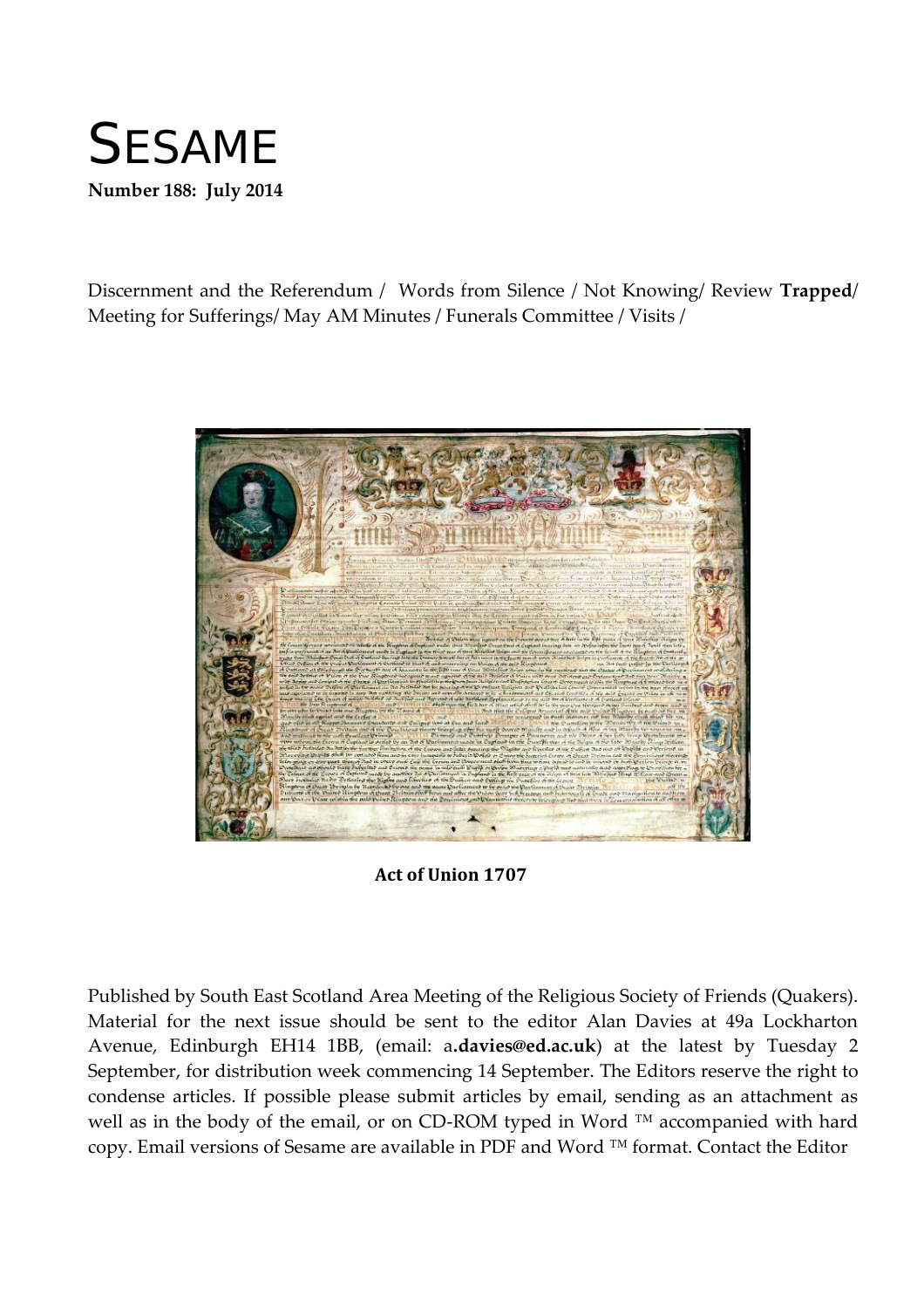**Area Meeting Saturday 5 July 11.30 am, Kelso Meeting House**

**Engaging with Yearly Meeting Gathering and the Scottish Independence Referendum**

Area Meeting starts at 11.30 am to allow those travelling by bus from or *via* Edinburgh to arrive in good time. The Perrymans bus number 52 leaves Edinburgh bus station at 9.00 am, stops at Cameron Toll at 9.20 am and arrives in Kelso at 11.05 am.

The morning agenda includes an item led by those who have been preparing for Yearly Meeting Gathering (to be held at Bath in August) and will help those of us not intending to be there to engage with its theme. The afternoon agenda will include a worship-sharing session concerned with the Independence Referendum (please see my thoughts on discernment below*).* I will circulate the full agenda by email.

We shall also hear reports on the work of the John Wigham Trust and on the Meeting for Sufferings held on 7 June.

I look forward to seeing many of you in the beautiful Border country.

**Phil Lucas AM Clerk**

# **Personal discernment and the Scottish Independence Referendum**

*Quaker worship gave me time and space to dissolve my hard shell of self-centredness to be sensitive to discern things with fairness and unaffected by prejudice. I felt the need to be faithful to truth instead of relying on existing judgment.* (from *Q.F.& P.* 24.16)

This brief quotation comes from the testimony of a Japanese conscientious objector but it captures one of the essential elements of what it means to be Quaker: the practice of personal and corporate discernment. Whenever we face decisions, either personally or corporately, we are called to submit ourselves to this discipline. Faced with the challenging choice between yes and no as September 18<sup>th</sup> approaches, how is this working for us?

I guess it has been clear to Scottish Quakers from the start, as it has been within other faith traditions, that this is a matter for personal rather than corporate discernment. Our individual backgrounds, experiences of life, emotional and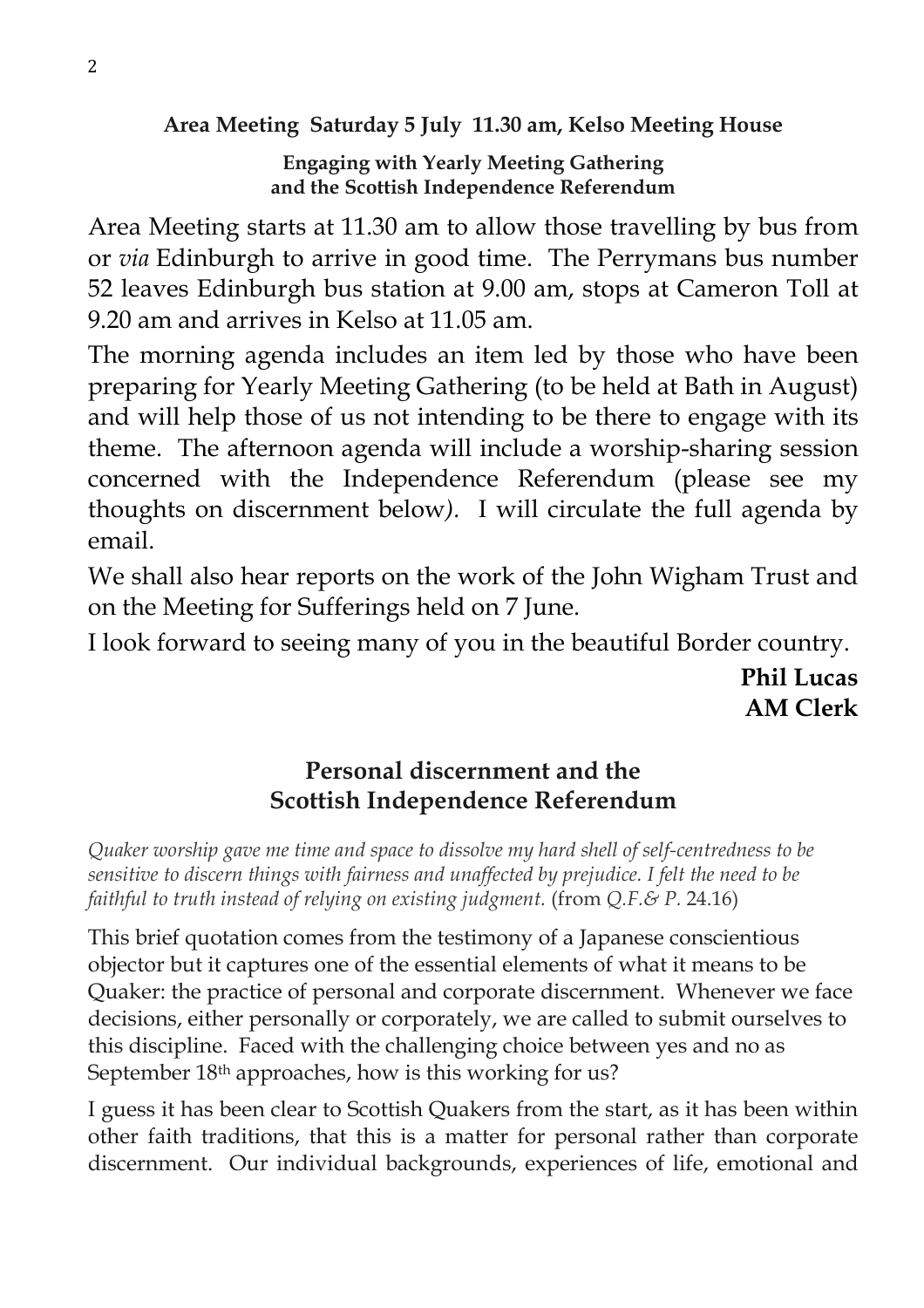family ties, sense of being Scottish, British, European, World citizens all vary as will our interpretations of the implications of Scottish independence. The possibility of us discerning together whether yes or no is 'right' or 'the will of God' for all of us was never on. So it comes down to personal discernment, to my giving 'time and space to dissolve my hard shell of self-centredness to be sensitive to discern things with fairness and unaffected by prejudice.' In a matter as complex and loaded as this, with so many known knowns and known unknowns (to misquote Donald Rumsfeld) am I able to find my way to a sense of being led, of being 'faithful to truth'?

Sensitive listening is key to the discernment process. We listen to the voices, insights, experience, knowledge of others, both those who are ex-pert in one field or the other and those whose sense of rightness comes from a less analytical place. I guess all of us have been and will be listen-ing hard to the conflicting voices demanding our attention in the long lead up to the Referendum; listening, reading, weighing, balancing. And then we submit all that to the Light within and listen to the still small voice.

In January, we worked together from our understanding of Quaker testi-mony to envisage the kind of society we would like to live in. Is it pos-sible that the decision taken in September may help open the way for Scotland and/or for the whole UK to move in the direction we hope for? Our July Area Meeting will give us opportunity to continue listening to each other as part of this discernment process.

*True godliness don't turn men out of the world but enables them to live better in it and excites their endeavours to mend it… Christians should keep the helm and guide the vessel to its port; not meanly steal out at the stern of the world and leave those that are in it without a pilot to be driven by the fury of evil times upon the rock or sand of ruin.* 

William Penn, 1682 *Q.F. & P.* 23

## **Phil Lucas**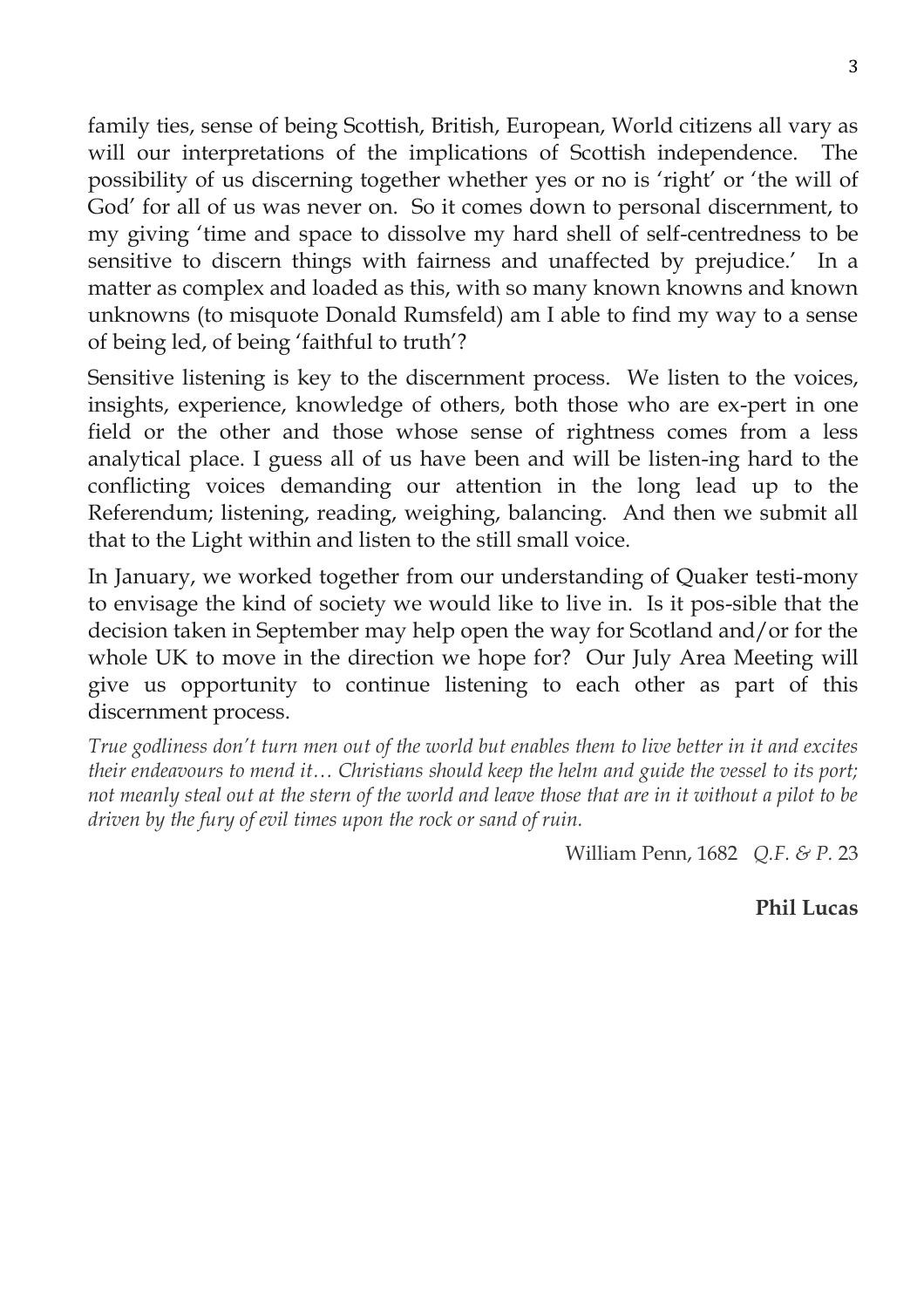## **SOUTH EAST SCOTLAND AREA MEETING**

11.30 am at Kelso Quaker Meeting House on Saturday 5 July 2014

### **AGENDA**

- 1. Worship
- 2. Introductions
- 3. Minutes of last meeting, held 24 May 2014 in Peebles
- 4. Preparation for Yearly Meeting Gathering 2014
- 5. Matters arising from previous meetings.
	- a) The Area Meeting Social Responsibility Group (Minutes 2014/04/07 and 2014/05/04b refer)
	- b) Supporting each other in the Area Meeting (Minutes 2014/04/12 and 2014/05/04c refer)
	- c) Proposed Susan Stein performance about Etty Hillesum (Minute 2014/05/11a refers)
- 6. Report on the John Wigham Trust : Annie Miller

LUNCH probably here

- 7. Appointments
- 8. Membership matters
- 9. Intention of marriage : Anna Mitchell and Brian Cleland
- 10. A request for grant aid
- 11. Report on Meeting for Sufferings : Janet Grimwade
- 12. Wool Against Weapons update and appeal for support
- 13. Personal discernment and the Independence Referendum: a worship-sharing session
- 14. AOCB

Correspondence and notices

Concluding minute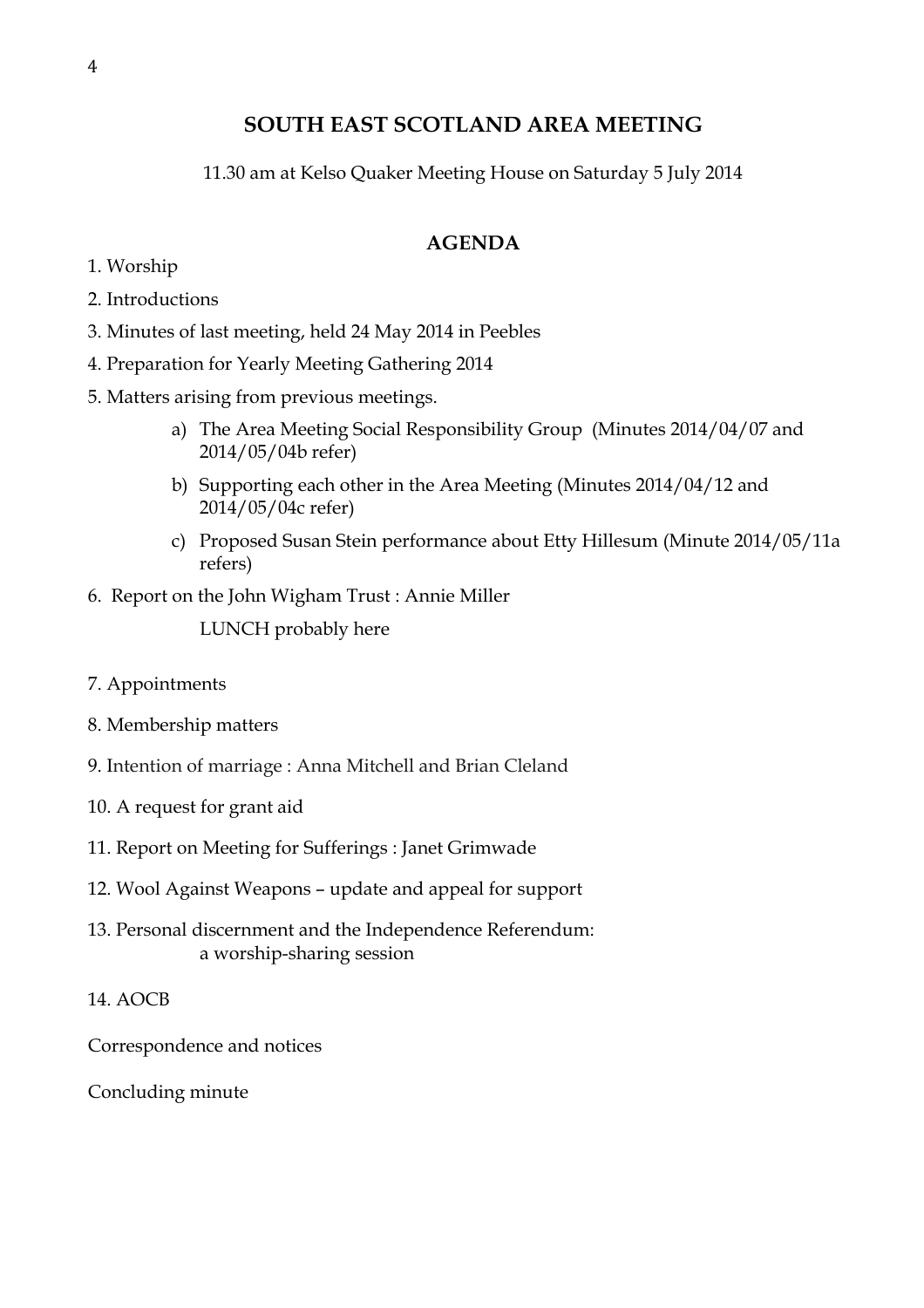# **Words from Silence**

Many people regard meditation as something 'Eastern', but there is a long history of the practice of silence in Western traditions. One example of it, from 16th century Spain, can be seen in the book entitled *The Interior Castle*. The author describes the self as like a castle made of diamond, or of very clear crystal, and describes a journey to its centre.

The first outer set of rooms in the castle is full of noise and disturbance, and things that block the light. Those who are to get inside need to learn self-knowledge, a love of what is good, and, above all, humility. They also need to let go of unnecessary cares and desires.

The second rooms are reached by those who are drawn there, but are still conscious of how hard it is to avoid evil. A state of recollection or reflec-tion can't be reached by effort, but comes gently. People expect this to be rewarded, but that is to miss the need to align the will with what is good, rather than what we would desire.

In the third set of rooms are people who have learned to help rather than harm others, who reflect on their lives, and who find a sort of peace, yet still find silence dry and empty. They begin to see how hard it is to curb desires, and to accept loss and setbacks.

The fourth rooms are places of quiet. Despite some troubling thoughts, people here can experience a deep calm and peace linked to a delight in what is good, and a love of what is right. They find a wish to go where there is silence, and to escape from the world. This can't be done by rea-soning with oneself, nor by making efforts to stop thinking, but by gently accepting the stillness. Yet people here can still take a wrong path, or just confuse drowsiness with a state of calm and peace.

In the fifth rooms are those who leave all conscious thoughts behind, who are not aware of any activity, who are neither drowsy nor curious to understand. There is nothing here to see, or hear, or understand. Neither reason, or imagination, or memory intrude, but they are led to a true state of peace, and a real joy, which is quite different from ordinary pleasures. Though such a state might not be lengthy, it seems to have been much shorter than it actually was. This may not happen often, yet it leaves behind a sense of certitude. This stillness can't be reached by effort, only by allowing oneself to be taken there. The author is quite emphatic about this, as also about the risk of coming so far, and then going astray.

Her book goes on to describe a sixth and a seventh set of rooms, but by now is in territory few might reach. Many troubles which can afflict those who have gone so far are vividly described. She also describes pain or wounds inflicted by the fire of the divine love. Words may be heard such as 'Be at peace' or 'All will be well'. There is a careful discussion of how to test such things, and about visions of several kinds -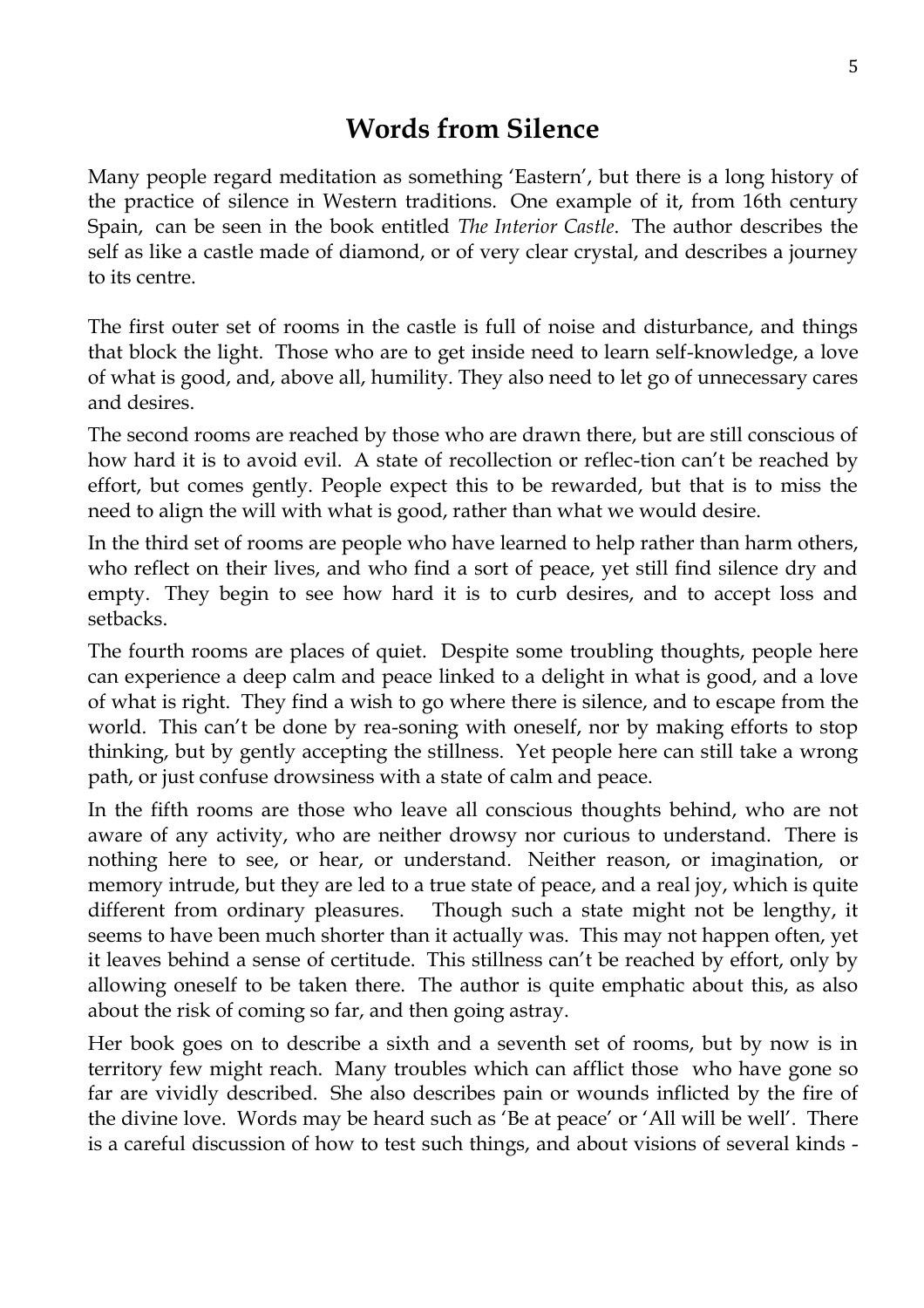carefully differenti-ated. There is also advice not to neglect meditation on specific themes.

The seventh chapter describes the final stage of the journey. Here she de-clares God resides in the centre of the self. The language of revelation and illumination is used to describe what is a presence, rather than a vision of the imagination. The language of spiritual marriage is also used here, and the enduring nature of that is contrasted with a union like that of two candles, joined for a while to give a single flame, and then separated. The final stage is described as like rain falling into a river, or a river joining the sea. But this is then qualified: there is no certainty of not failing; though there is peace at the centre of the self there can be suffering elsewhere.

The book contains a good deal of conventional Catholic doctrine and piety, as well as the writer's careful analysis of her own experience out-lined above. There are frequent apologies for the difficulty of explaining what is written, and a good deal of repetition and changes of subject. I have focused on what might be most of interest to readers of *Sesame*, and passed over much else. But I hope that enough has been outlined here to show that this book is one from which much can be learned, even by those whose tradition or viewpoint might be very different from that of the author. She is rightly regarded as a quite remarkable explorer of regions to which the reader should wish to travel. And the name of the 16th century Spanish author? Teresa of Avila.

*The account above is not an attempt to reflect everything in the book mentioned, but rather to focus only on those elements where the author seems to be writing most directly from her experience.*

#### **David Mealand**

#### *Book Review*

## *Trapped – My Life with Cerebral Palsy* **by Fran Macilvey (Skyhorse Publishing, 2014)**

In this book our Friend Ann Forsyth, writing under her pen name Fran Macilvey, gives an astonishingly honest account of her life with the dis-abling condition of cerebral palsy, or CP as it's often known. (To quote from Wikipedia: "CP is a general term for a group of permanent, non[-progressive](http://en.wikipedia.org/wiki/Progressive_disease) [movement disorders t](http://en.wikipedia.org/wiki/Motor_system)hat cause physical disability, mainly in the areas of body movement")

Fran's fluent, sometimes ironic style, is tinged with humour and easy to read. It gripped me from the first sentences in which she describes some of the exigencies of her life today. This is not a book to be taken lightly, however, for whilst Fran makes us aware of her deepest feelings and discloses intimate details of her life, she is subtly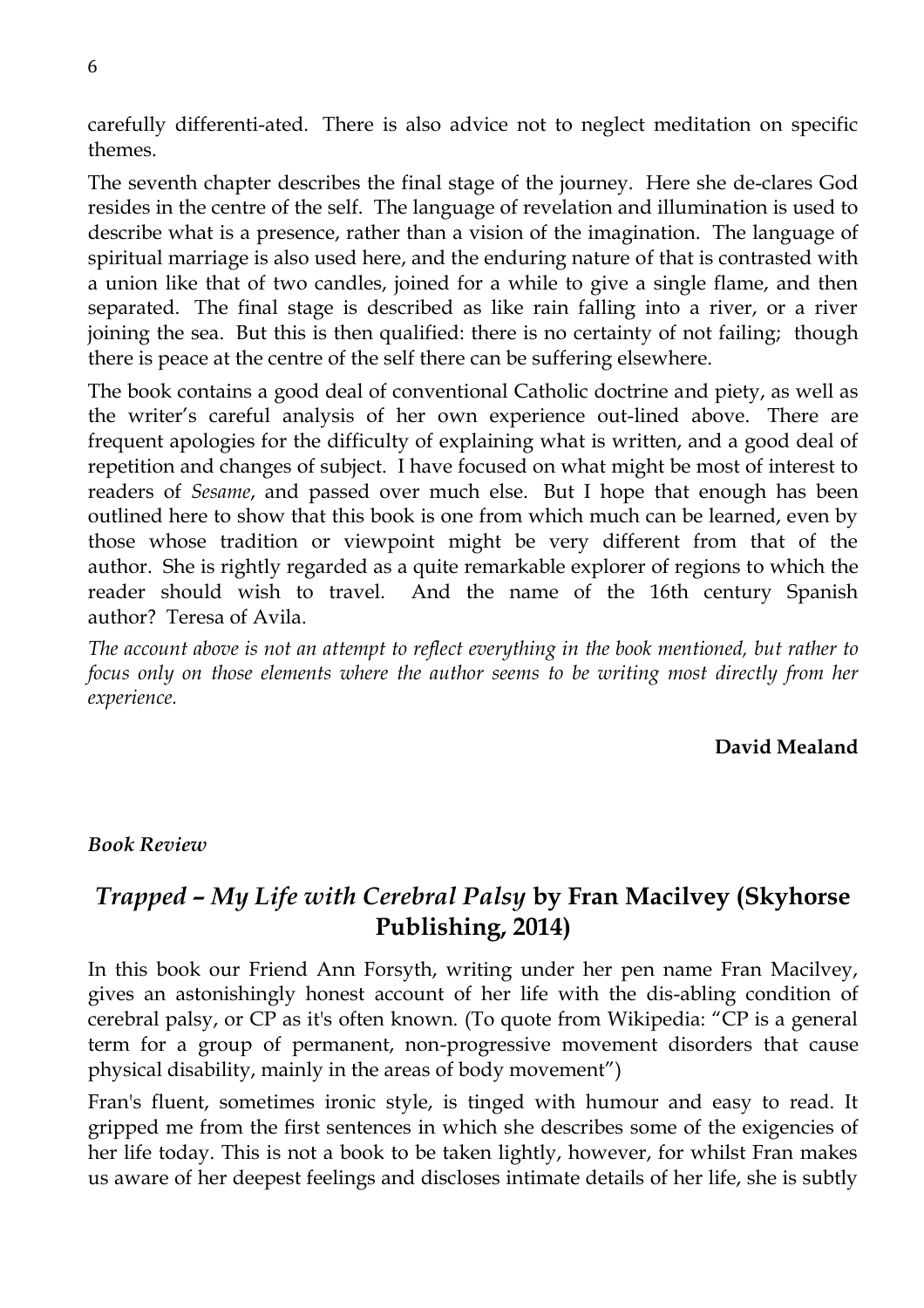challenging us to confront our own attitudes and so to uncover our prejudices regarding people with disabilities.

From birth, extreme physical and emotional pain, trauma, endless indig-nities and lack of respect have plagued her life, yet she has often confron-ted them with tremendous courage, searching for the positives in any situ-ation. That birth was also traumatic for her parents living in the Congo in the 1960s; Fran was the unexpected second of premature twins. She writes feelingly of her mother's pain and frustration and her father's sense of powerlessness, thus introducing us to her natural family.

Reading the book I understood Fran's sense of self-deprecation, her inten-sity of inner struggle, aiming high despite her natural limitations, and blaming others for their lack of understanding of her feelings, yet realising how hard it was for them to do so. Her honesty shines through and I found myself trying to imagine what I might feel in a body with twisted lower limbs, finding myself being subjected to hospital treatments "expec-ted to make me better" but never having the chance to question the out-come, or to know that great pain and immobility might follow for weeks, or even months afterwards.

You have to read the book to discover how Fran has found self-respect and real love and what she has achieved despite the odds seemingly being stacked against her. I loved reading of her moments of joy, for instance when she went to yet another dreaded hospital appointment, but on arrival found a pair of crutches laid out for her so that, at last, she could stand upright and see the world as others did. Or when she and her twin, Martha, guzzled endless sugary drinks on a flight to join their parents for a school holiday.

Reading this will not only bring you closer to Fran, this brave soul, but make you more aware of the sensitivities of people you know who have disabilities. Whilst Fran's is obvious, many are invisible or, at least, less apparent. Don't be afraid to challenge your own perceptions!

Trapped *is available from Waterstones or any other bookshop (order through Per-seus Distribution) or obtain it online from W H Smith or Amazon. The audiobook narrated by the author is available from Audible. Prices: £8.99 - £13.99 depending on preferred format.*

#### **Marianne Ferguson Rice**

# **Not Knowing**

In the light of recent discussions I find myself perplexed: am I a theist or a non-theist? It all depends on what you mean by '-ist'. I take an -ist to be someone who has come to a conclusion: in this case, about the nature of ultimate reality. For them there is, or there is not, a dimension called God, and they view all the complexities of existence through this lens. But sup-posing I'm not an -ist?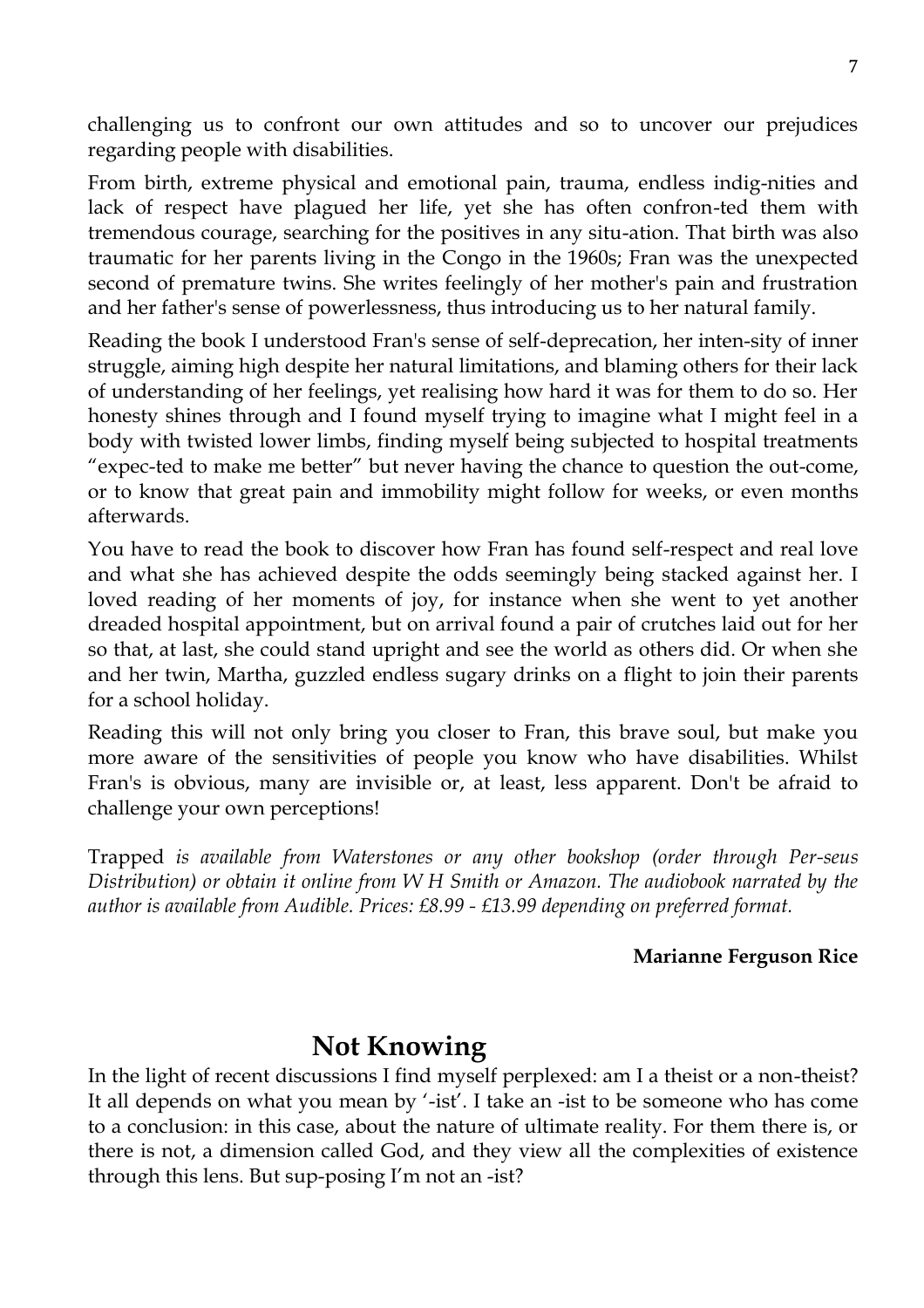Suppose that when I'm offered an either/or choice, I find myself to be a 'sometimes this/sometimes that' person, or even a 'both at once' person?

My god-image is not of any agent or actor external to me. But it is a place – the place of unity and truth. I find it within me. The truth about myself, about my relationship to other people and to the world; the indivisible unity of all beings. I try (and fail rather too often) to live in this awareness. It's a place I choose to approach whenever I can (of course I can't be fully there – it's absolute, I'm a mere human); in times of quiet reflection, during Meeting for Worship, with others, or on my own. In prayer. too. And then, because it comes more naturally, I speak to this Being-that-isn't-a-being. I voice my thoughts, doubts and joys in words, though seldom aloud. I hold myself and those I care for in God's light. When in difficulty, I call upon God's help. Do I believe I have a listener? Or am I myself the listener, 'deep calling to deep'? I honestly don't know. Does it matter that I don't know? I'm not sure that it does.

And here's the mystery. I don't recognize the god of my childhood – the god with supra-human attributes, the god who intervenes in our affairs or responds to our pleas. But I have had direct encounter, three times, with something that might be named as 'God'. An all-encompassing Presence, more overwhelming, more intense than I have words for. As limitless as space and as tiny as a molecule. With a direct, personal relationship to me. A void and yet – a voice. Each time, it was not comforting but terrifying.

I neither believe nor disbelieve: these have been my experiences. Words are words, thoughts are thoughts, notions are notions: they are not the thing itself.

Dear Friends, a binary choice is too limiting for me. I'm content to live with not knowing; with the understanding that whatever I think, it's entirely possible – even probable – that I may be mistaken. And in case it closes a door, some of us don't wish to be any kind of -ist.

## **Jane Pearn**

(*This article has previously appeared in* The Friend.)

# **Quaker Funeral Arrangements Committee**

Funeral Arrangements Committee exists to help Friends plan for their own funeral or that of other Friends. The advice might be about Quaker practice, or about undertakers, local burial grounds and crematoria, or other practical details.

One of the things which impressed me when I first got to know about Quakers was the inclusion in the Advices of down-to-earth matters, such as what television you watch, or being sure that your finances are in order. I was particularly struck by the reminder to make a will, to simplify things for those you leave behind. Leaving advice on what arrangements you would like for your funeral might not be on quite the same level of prac-tical necessity as the need for a will, but it can be very helpful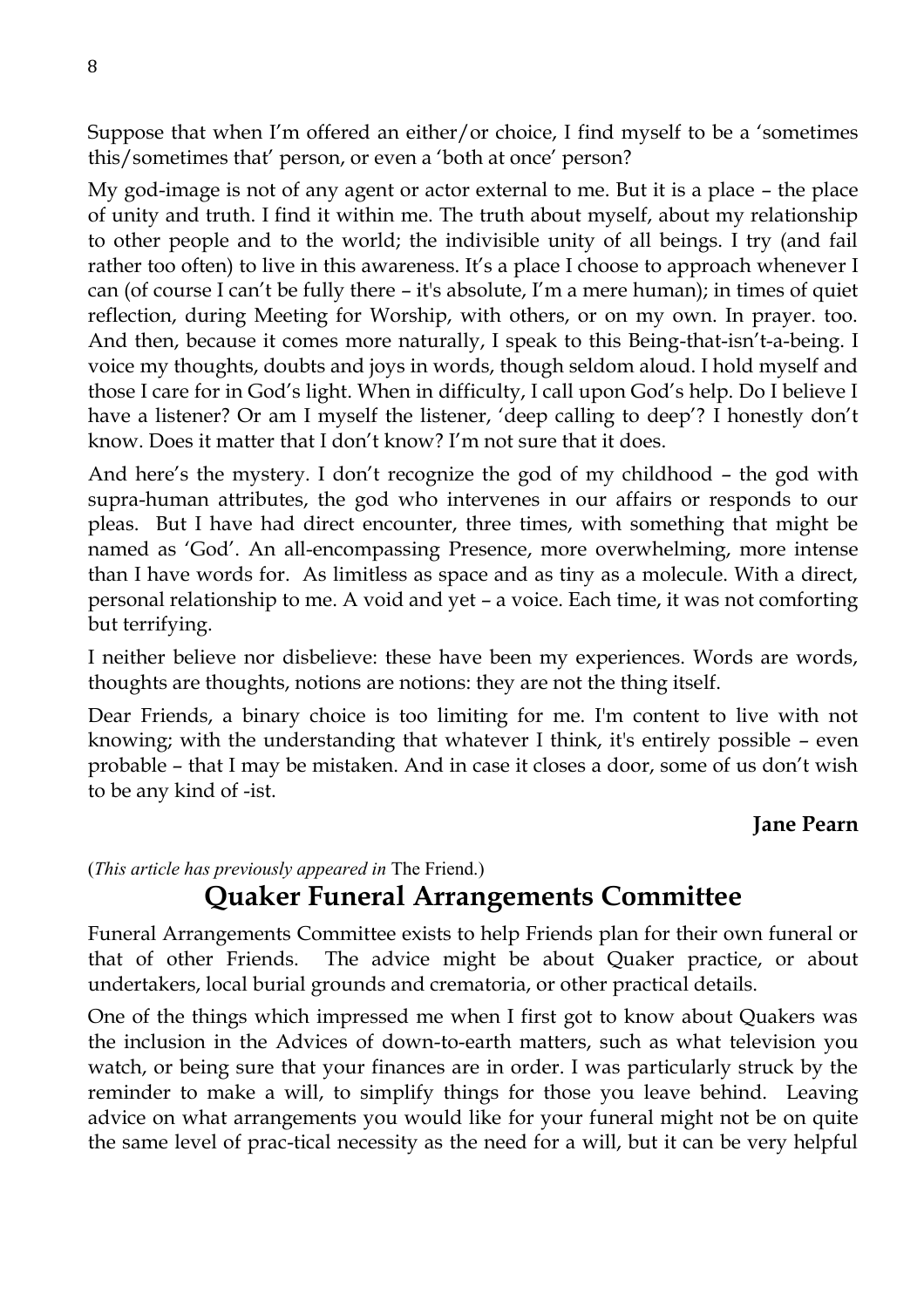for your family and friends. It is not something we are keen to think about while we are fit and healthy, but in truth that is probably the best time to contemplate it.

Funeral Arrangements Committee has prepared a form and some helpful notes which will help you through the process, guiding you about issues you may wish to think about. These documents can be obtained from sev-eral different sources. The most direct for those who have internet access is go to [www.quakerscotland.org/south-east](http://www.quakerscotland.org/south-east) and look for the links under "documents" at the right of the page. Alternatively your overseer should be able to supply you with a copy, as should any member of the commit-tee. The completed forms are kept in a safe at the Meeting House at 7 Victoria Terrace, and are treated in the strictest confidence.

If you have not done so already, please consider completing and returning a form as soon as possible. If you have previously returned a form some time ago, it is worth checking if the responses need to be changed because of the passage of time.

**Bob Harwood** 

(former convener, SESAM Funeral Arrangements Committee)

# **Meeting for Sufferings**

Our June meeting started as usual with a period of worship, a reading from *Quaker Faith & Practice* and remembering any former members who had died. Having approved the agenda, we considered a number of minutes from AMs. Concerns about economic inequality and sustainability were passed to QPSW and one about End of Life care was passed to Quaker Life. There has been on-going concern about education which had been discussed at our meeting in December. A conference has been arranged at the end of August to follow this up and there will also be a session at YMG.

One AM had sent a minute expressing concern about the situation in Ukraine. We heard the Europe and Middle East Section were supporting two Friends in investigating the possibilities of mediation. We minuted our support for this. Financial support is also required and can be done via EMES website (www.fwccemes.org)

The Long Term Framework Working Group was appointed to look at how to set up a framework for the work of all Quakers in Britain to follow on for the Framework for Action. This would involve a wide consultation with AMs and Local Meetings. We considered their draft document which would include questions for Meetings to consider such as "What do Quakers hold in com-mon?" and "What is your five year vision for your Local Meeting, Quakers in Britain, and for the world?" We considered the consultation document and various suggestions were made. The group will be meeting to revise the docu-ment and AMs and LMs are encouraged to set time aside in the autumn for this consultation.

During lunchtime we could either find out from staff what action had been taken on various minutes that had come to Sufferings over the past year or to hear about the work of Friends House Hospitality Company (this included tasting a new range of sandwiches).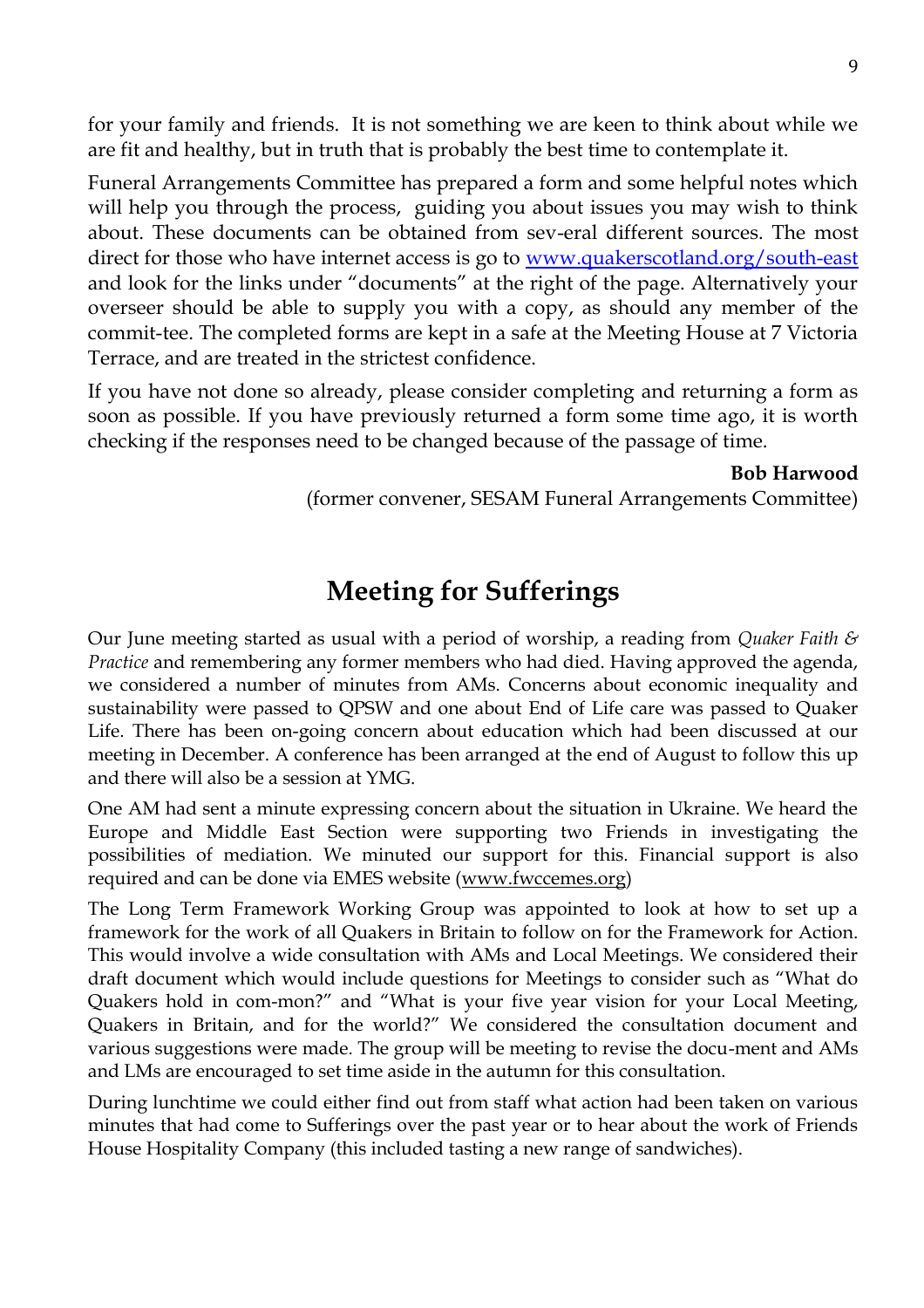In the afternoon we heard a report from the clerk of Central Nominations Com-mittee. There have been difficulties in finding people willing to serve on this committee and in involving younger Friends due to the timing of their meet-ings. As a result they are suggesting that the numbers on the committee be re-duced. This requires a review of their terms of reference and a small group was set up to find Friends to do this. We were asked to distribute the new Quaker Service Information Forms and encourage Friends to complete them

The Clerk of Trustees reported on their recent meeting. They have reviewed standing committees, such as QPSW Central Committee, and have agreed that the numbers on committees should be reduced. They have considered the pre-paration needed for the review of the Book of Discipline and have funded a part-time post from the autumn to help with this. Helen Rowlands, who is about to leave her post at Woodbrooke, will be taking on this role. We were told that the YM investment policy would be on the website in August.

Our representative to The Quaker Council for European Affairs, which is the Quaker voice in Europe, told us about their meeting in April. She particularly highlighted concern about the Transatlantic Trade and Investment Partnership (TTIP) which could have a variety of serious implications. Friends were encour-aged to respond to the EU consultation. More information can be found on their website: [www.qcea.org.](http://www.qcea.org/)

We considered the final draft of the report of the Minute 36 (Canterbury) Com-mitment Group which they will present to YMG. We were happy with the four key areas they identified for implementation and the proposal that a group be set up to provide support, guidance and inspiration to all parts of the Quaker community to take this work forward.

Finally, the Recording Clerk brought a proposal that there should be a review of "listed informal groups". There are currently 49 groups listed in the Book of Meetings. There are criteria for inclusion but no process for removing them. There are some 180 British groups that have some relationship to Quakers with a range of governance arrangements. There is a need to be clearer about this, to offer support and to help manage risk. We agreed to set up a group to review the situation and to propose new arrangements. Terms of reference for it will be brought to our next meeting in September and Nominations Committee will be asked to find names.

The meeting ended with time for us to enjoy tea, cake and some conversation before heading home. As usual all the papers and the minutes are available on the website and there are reports in *The Friend* of 13 June.

#### **Janet Grimwade**

## **Visiting Other Local Meetings within our Area Meeting**

We are all encouraged, from time to time, to visit other Local Meetings within our Area Meeting, to help build a shared sense of community. As a nudge in this direction, during 2014, we are suggesting particular Sundays when Friends might like to visit each other. The list below details these plans. Even if you cannot go to the Meetings listed, please hold them in the Light and give them your prayerful support.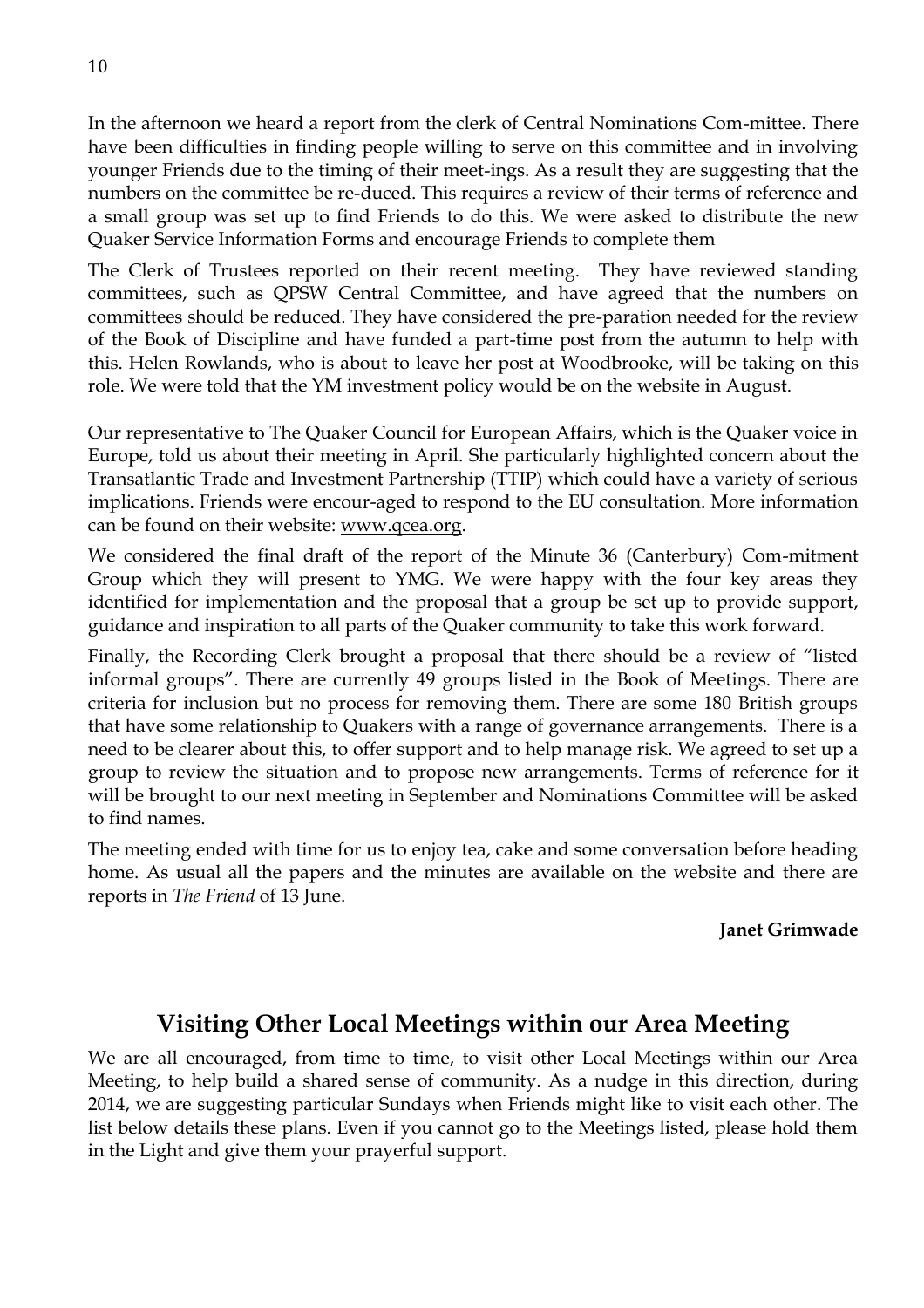| <b>Local Meeting</b> | Date         | Time  | Place                              |
|----------------------|--------------|-------|------------------------------------|
| Portobello/          | 13 July      | 10:30 | CHANGES, 108 Market Street,        |
| Musselburgh          |              |       | Musselburgh                        |
| Polmont              | 31 August    | 10:45 | <b>Greenpark Community Centre</b>  |
| Central Fife         | 28 September | 10:30 | Hunter Halls, Kirk Wynd, Kirkcaldy |
|                      |              |       | (opposite old Kirk)                |
| Penicuik             | 5 October    | 11:00 | Valleyfield House, 17 High Street  |
|                      |              |       | (bring & share lunch)              |

All are warmly welcome!

**Marilyn Higgins** 

Clerk of Area Meeting Elders

# **SOUTH EAST SCOTLAND AREA MEETING**

## **Minutes of Area Meeting held at 2 pm on Saturday 24 May 2014 in the Andrew Leckie Church Hall, Peebles**

#### **2014/05/01 Worship**

During opening worship extract 2.66 from *Quaker Faith & Practice* was read to us. Written by Marrianne McMullen in 1987, this reminds us of the nature of spoken ministry during meeting for worship

#### **2014/05/02 Introductions**

We have ensured those present know each other's names and meetings. The attendance will be recorded in the concluding minute.

**2014/05/03 Minutes of our last meeting**, held 12 April 2014 at Edinburgh Meeting House, have been signed and entered in the minute book.

#### **2014/05/04 Matters arising**

- **d) Jane Pearn's application for a QPSW relief grant (minutes 2013/12/08 and 2014/04/05 refer).**
- **e)**

We have learned that Quaker Peace and Social Witness have de-clined Jane Pearn's application this time. We are glad that nonethe-less we have agreed to donate some of the profit from this year's Festival Committee activities to the work of the Mines Advisory Group.

Jane was disappointed with the way in which she was informed of this decision, the email to her being wrongly addressed, the minute wrongly dated (as November 2014) and suggesting she was a mem-ber of Dunblane rather than Kelso meeting. We ask our clerk to share this disappointment with those responsible.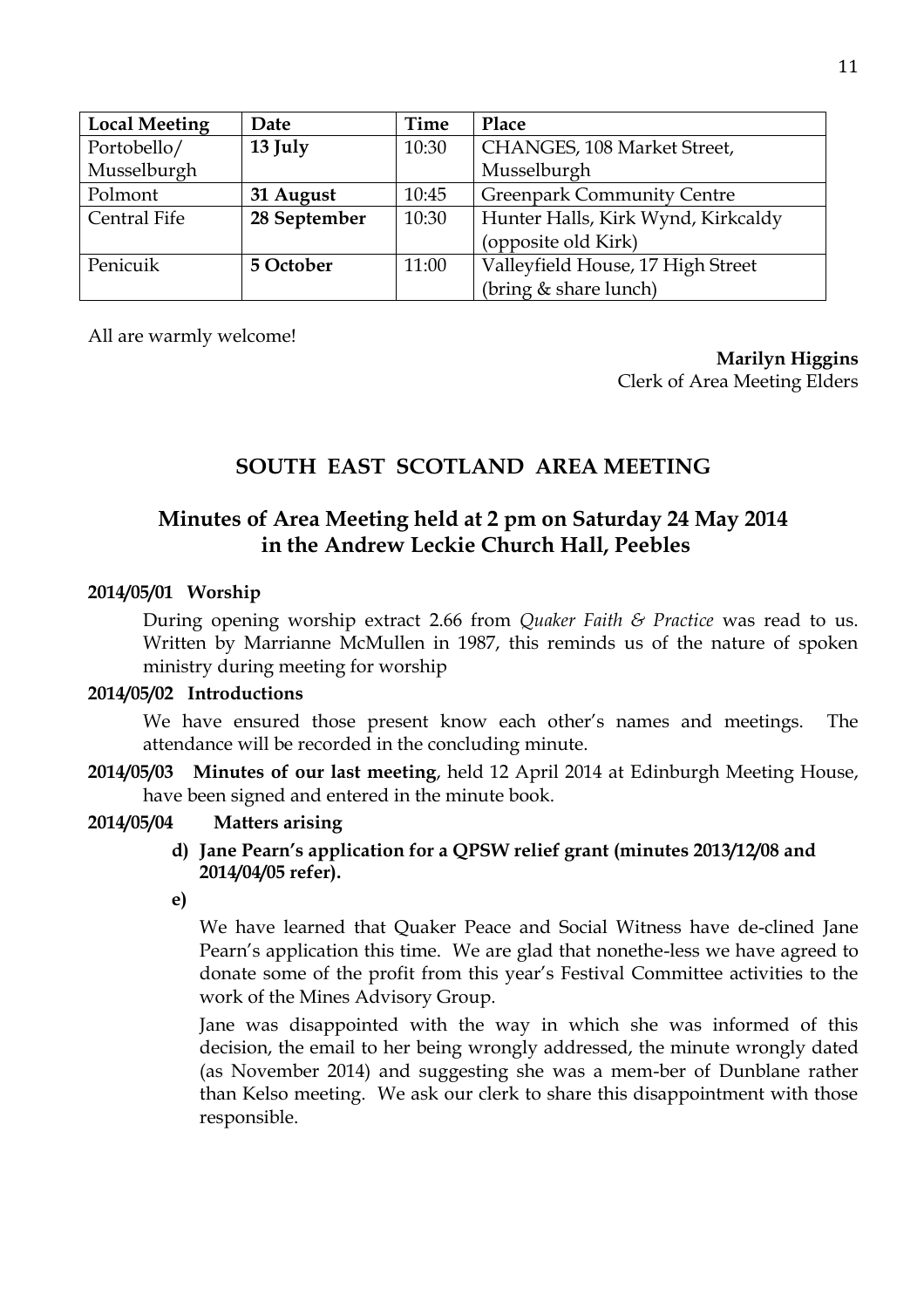#### **f) The formation of an Area Meeting Social Responsibility Group (minute 2014/04/07 refers)**

Some of the Friends who have been taking forward our concerns on environmental sustainability and economic justice have met to con-sider how best to take forward our concerns. They have borne in mind that, whatever the outcome of the Scottish independence ref-erendum in September, we will need to work towards building a society which better reflects Quaker testimony, and in particular our concerns for a more economically just and environmentally sustain-able society.

The group brings us the following recommendations:

- 1) that we lay down the Sharing our Stories on Sustainability and the Economic Justice Working Groups;
- 2) that we establish a Social Responsibility and Justice Working Group of six members to take our work on these issues forward over the next two years from July 2014 to July 2016;
- 3) that we ask our Nominations Committee to bring six names for appointment to this group to our next meeting, suggesting three should have particular interest in each of the areas of concern;
- 4) that the new Group should further refine the suggested terms of reference, which have been shared with us, at its first meeting;
- 5) that the new Group should organise a day conference in Edinburgh Meeting House on Saturday 22 November 2014, two months after the independence referendum, to involve the whole Area Meeting in taking forward these concerns for the future of our society.

#### **g) Supporting each other in the Area Meeting (2014/04/12)**

Local Meeting clerks have received a proposed rota suggesting at which Area Meeting, from September 2014 through 2015, each Meeting should present snapshots of its life and work. Responses from most are still awaited.

#### **2014/05/05 Membership matters**

#### **a) Death of Bill Forbes**

A minute from Kelso Local Meeting recording the death of Bill Forbes has been received and read to us.

**b) Transfers in**

We have received transfer in certificates for Catriona Courtier (now living in Edinburgh) from West London AM and for Nan Stewart (now living in North Berwick) from East Scotland AM. We ask David Somervell to welcome Catriona and Rachel Frith to welcome Nan to our Area Meeting.

#### **c) Membership application of Anna Mitchell**

Madeleine Harding and Rufus Reade have met with Anna Mitchell to explore her membership application. Neither Madeleine nor Rufus is able to be present today but their account of the meeting, which has been signed by both and by Anna, has been read to us.

Anna was born to Quaker parents but was a church attender in her early life and started attending Quaker meetings with her father when in her twenties.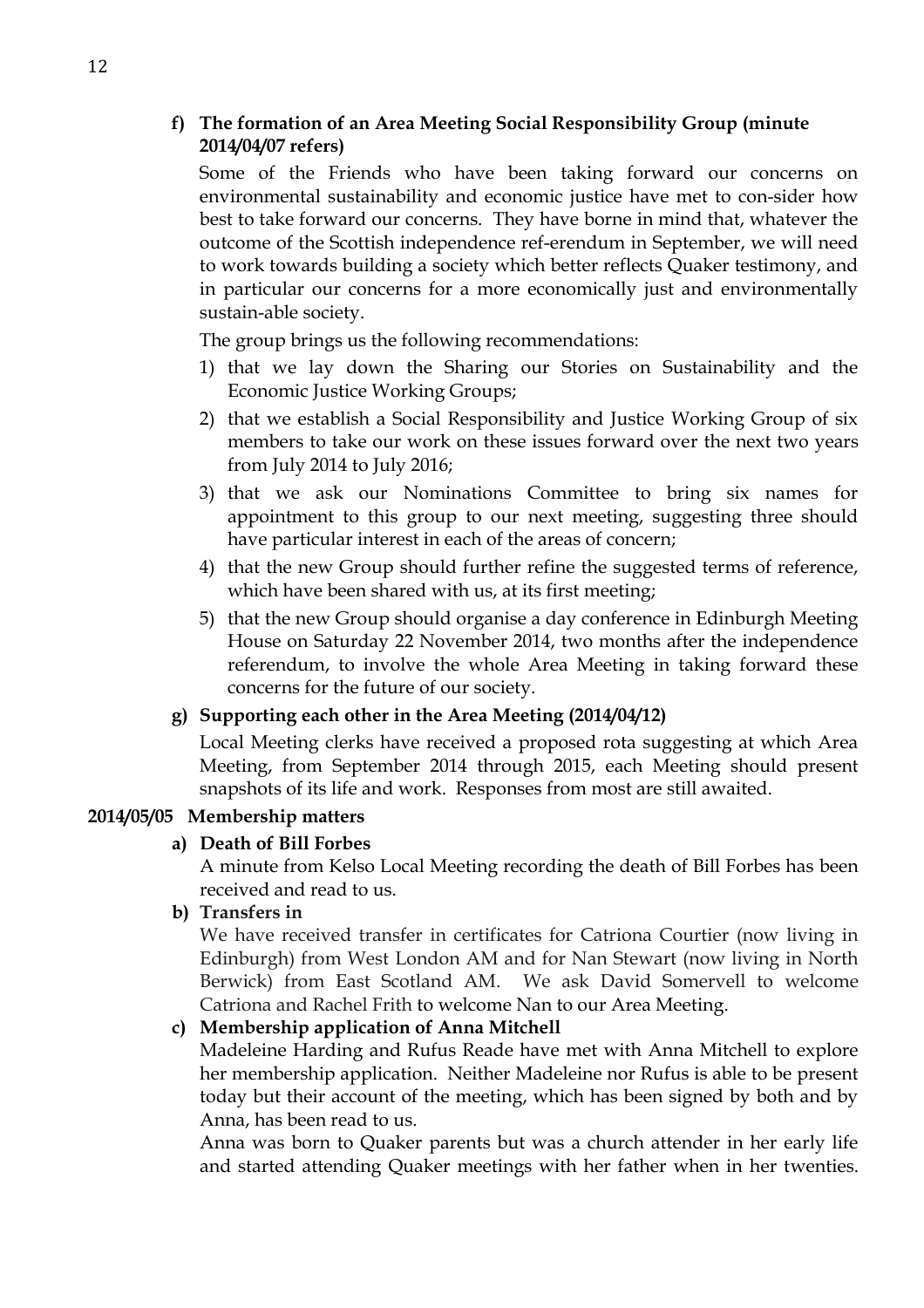Employed as a social work adviser and trainer in Edinburgh, Anna lives in Aberdour and attends South Edinburgh and Central Fife meetings. She finds Quaker testimony supportive of her views and work and wishes to continue her spiritual journey in a Quaker context.

We welcome Anna into membership of the Society and ask Sylvia Massey (subject to consent) to welcome her.

**d) Presence of attenders during membership discussions (Minute 2013/12/05b refers)**

Our elders and overseers brought a request to us in December 2013 that attenders be allowed to remain in meeting when membership matters, excepting perhaps their own application for membership, are considered. We failed to reach unity at that meeting.

We agree to adopt the practice as proposed by Area Meeting Elders and Overseers, in the interests of transparency.

#### **2014/05/06 Report on our work with children and young people**

Mary Jane Elton has reported on work with children and young people in our Area Meeting. Several local meetings are attended by children, mostly small in number, though larger at Central Edinburgh.

A welcome event for babies and young children was held at Victoria Ter-race in January 2014 with the theme 'Life is full of discoveries'. Rachel Fitzgerald, the new convenor of the Central Edinburgh children's com-mittee, is working with others to bring children from local meetings to-gether. A very successful event for 9-16 year olds was held in April and a family 'meeting for picnic' is planned for June.

There is a healthy group of 13-17 year olds in Scotland, who meet regular-ly for Link weekends. They met at the Bonaly Outdoor Centre last Octo-ber, a very good venue with outdoor space, and plan to meet next October in Glasgow Meeting House, with a trip to Troon for a ceilidh. Madeleine Harding is the planning force behind these weekends and we record our thanks to her and to the young adults who help her.

Children from our Area Meeting also took part in a very successful Gen-eral Meeting family weekend held last year in Nethy Bridge, an opport-unity for children and young people to get to know each other and, through this acquaintance, to be confident about attending Summer Shindig, the annual event for 11-16 year olds from Scotland and Northern England. A further family weekend is being planned for October 2014 in Braemar and all families, especially those with 9-11 year olds, are encour-aged to take part. We also heard that South Edinburgh Meeting's annual Wiston Lodge weekend is open to other local meetings and provides another opportunity for families to get to know each other.

Our Area Meeting has had representatives at Junior Yearly Meeting each year. The two who attended last year reported to us in September and one will be going to Bath this year.

We are reminded how important it is that Meetings, even those not usu-ally attended by children and young people, are prepared to make any welcome should they turn up. We are reminded also of the importance of having up to date safeguarding procedures in place. We have been as-sured that our current work with children and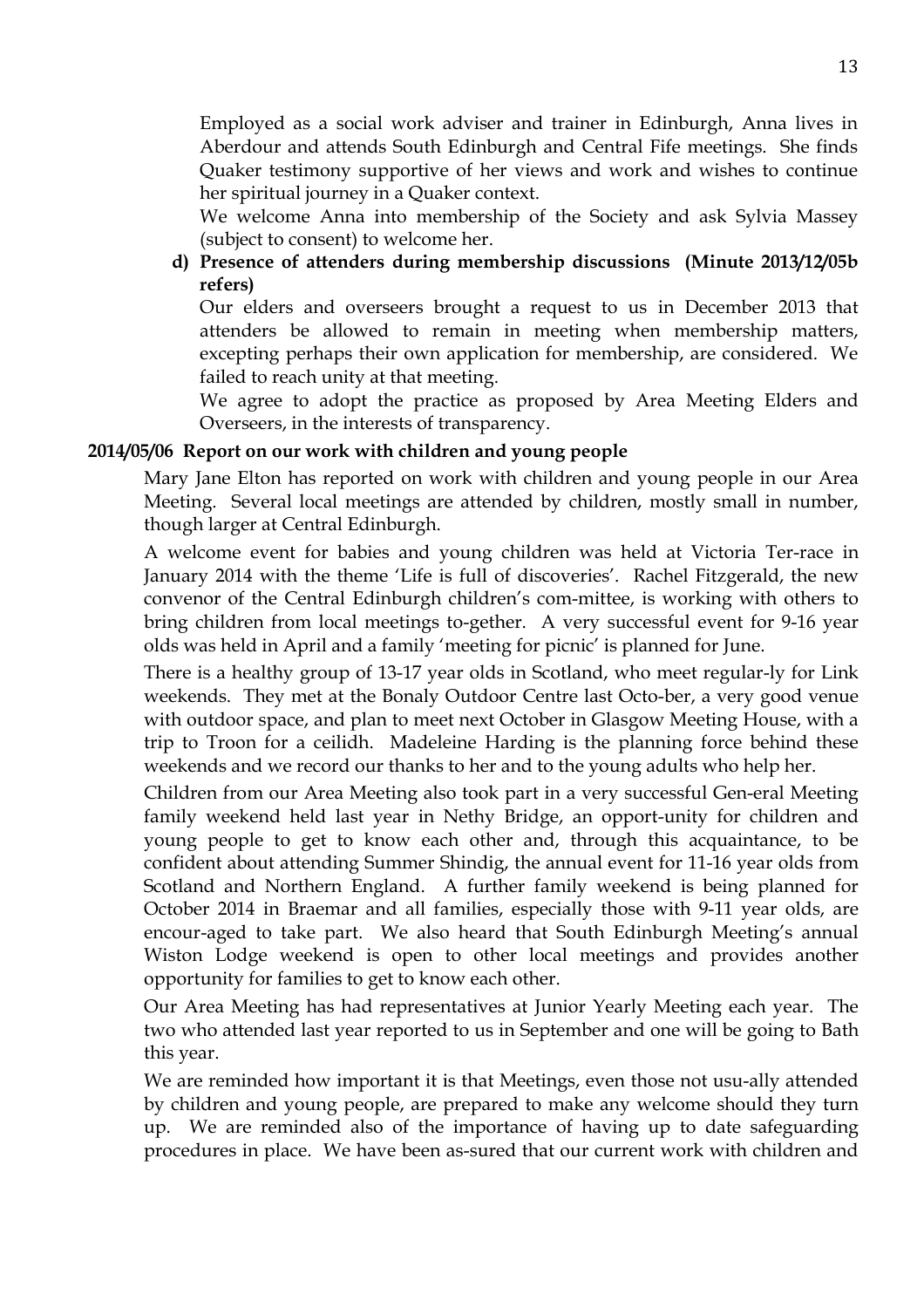young people is under-pinned in this way and have noted the importance of including reference to this in future reports.

We have been challenged to consider whether our work with families, children and young people can be more fully integrated into the life of the Area Meeting, so that those without children feel included and welcome.

We thank Mary Jane for this encouraging report and express our thanks to all those involved in this work.

#### **2014/05/07 Report on the work of our Prison Minister**

Margaret Mortimer, Quaker Minister to Edinburgh Prison, has reported to us on her work over the past year. She continues to offer personal sup-port, with help from others, to a prisoner who was on remand a few years ago and is grateful for the support the John Wigham Trust has been able to offer him. The work of the Prison Chaplaincy had been hampered by the continuing absence through illness of the Prison Chaplain, but the sys-tem of making small financial grants to prisoners admitted without money has worked smoothly and Margaret has been able to play her part in that.

The work of the Visitors' Centre continues to thrive and Margaret has been able to use the Area Meeting funding provided to purchase a further table and chairs and some art materials. She has also been able to negoti-ate a supply of children's books from those withdrawn from elsewhere and hopes to set up some story-times in the Centre during the summer.

Margaret is a member of both the Howard League and Families Outside and commends membership of these organisations to Friends. She is grateful to Area Meeting for its funding of equipment for the Visitors' Centre and for prisoners' financial relief and asks if this can be continued. She has told us that Central Edinburgh Meeting is having a special col-lection for Families Outside and encourages other Local Meetings to do the same.

We agree to make last year's grant up from £250 to the £280 actually spent and to make a further grant of £500 this year for the work of the Visitors' Centre and grants to impoverished new prisoners.

We note that, further to our decision last year (minute 2013/05/08), the Alternatives to Violence Project is now being implemented in several Scottish prisons.

Bill Taylor, the head of the Scottish prison chaplaincy services, is meeting with the Scottish Quakers & Criminal Justice Group in October. Margaret feels this may well be a time for hope.

We thank Margaret for her report and for the work she is doing on our behalf.

#### **2014/05/08 Report on the work of our Archives Group**

Pat Lucas, our Custodian of Records, has reported on the work of the AM Archives Group, which has reached a milestone, being now in a position to transfer many documents which are ten years old or more to the Nati-onal Archives of Scotland. These include the account book and papers of the Quaker Overseas Relief Committee, set up in 1954, and the minute books of the Scottish Domestic Bureau for Refugees, 1939-46, which was set up by members of Stafford Street Meeting and worked with the Edinburgh Jewish Community to place refugees in domestic service.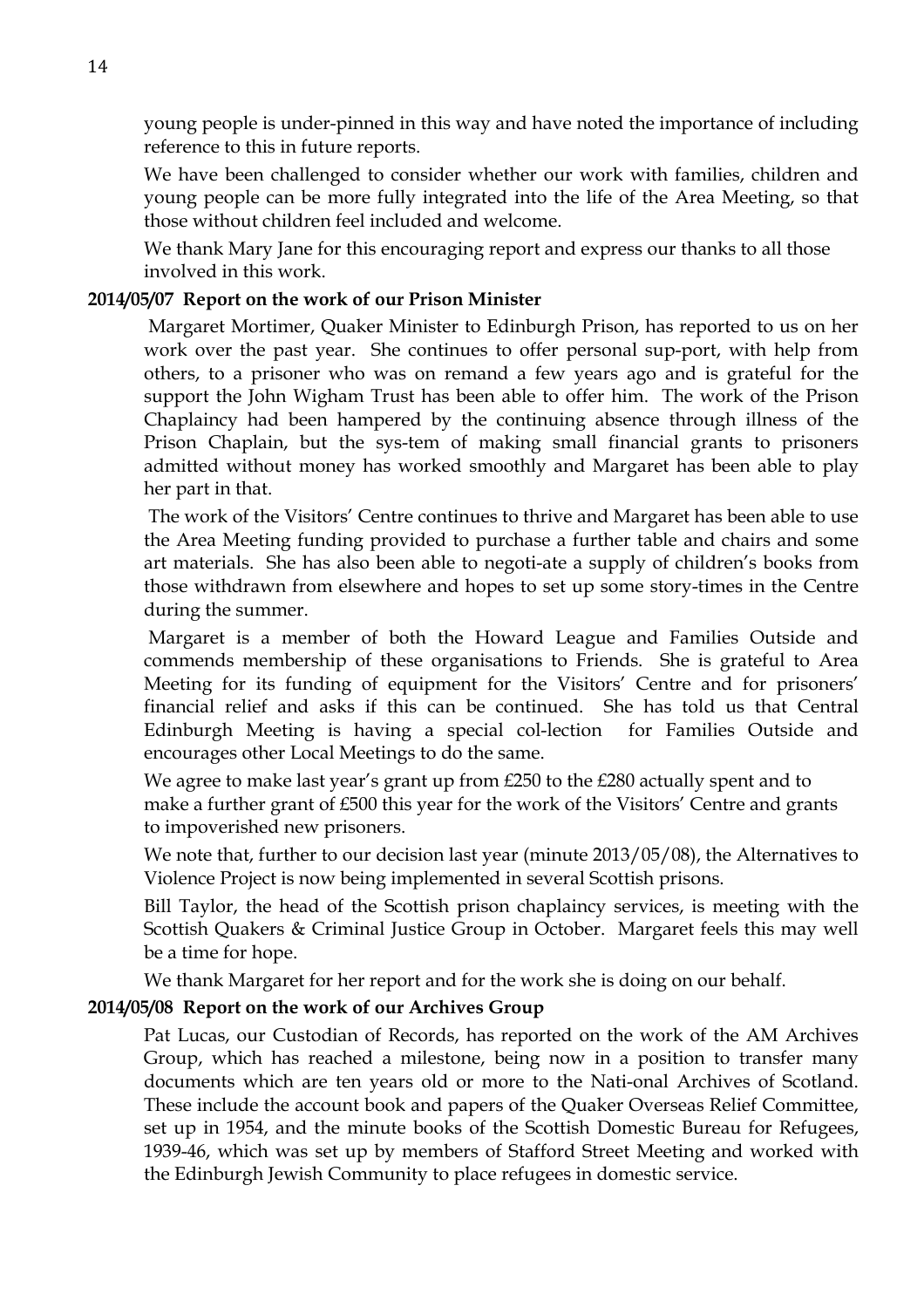The file recording deceased Friends has been updated and the current file is accessible in the Victoria Terrace library. Documents relating to the pur-chase and history of 7 Victoria Terrace, material relating to Fringe Venue 40 and information concerning The Pleasance and early Quakers in Edin-burgh have been retained, as have minutes from 2004 onwards.

Pat asked that we make sure minutes and other relevant records held by individual Friends are transferred to the care of the Area Meeting archive or at least that the Archive Group is informed of their existence. It is hoped that the records retained at Victoria Terrace will be available for reference. The Archive Group has a list of both the recent archives kept there and all the Quaker archives held in the National Archives (which are held under the code CH10).

Guidance papers for clerks and committees have been produced and need to be passed on to new clerks and conveners when post-holders change.

We are grateful to Pat and the Archive Group for all the work they are doing on our behalf, particularly in outlining systems of good practice.

#### **2014/05/09 Report from our representative on Quaker Life Representative Council**

John Fox has reported on the meeting of QLRC which took place at Woodbrooke in early April. The theme was 'Developing Quaker Com-munity', much of the content being based on Chapter 12 of *Quaker Faith & Practice*.

Visits to a number of meetings exploring how they work as communities has led to a published resource, *Sharing our Meetings Stories*. A new pub-lication on eldership and oversight will be available later in the year.

John attended firstly a workshop on leadership among Friends, a concept some Friends find difficult. He shared with us some of the work on this done by George Lakey, a Philadelphia Friend. John's second workshop was led by John Gray on new ways of being in community. A resource on this will be circulated to all Meetings later in the year.

We thank John, our deputy representative on QLRC, for his report and look forward to receiving the publications to which he has referred.

#### **2014/05/10 Appointments**

Our Nominations Committee has brought forward the following nomi-nations for our consideration:

#### **Re-appointments:**

Overseer **– John Eccles**, to serve from July 2014 to June 2017;

Custodian of Records - **Pat Lucas,** to serve from July 2014 to June 2017;

Festival Committee **- Cathie McCurrach** and **Rachel Frith**, both to serve from October 2014 to September 2016;

Edinburgh Meeting House Management Committee

- **Ken Jobling** and **Brian Mayes**, both to serve from October 2014 to September 2016; and
- **Janet Grimwade** and **Martin Burnell**, both to serve from October 2014 to September 2017

We appoint the above eight Friends accordingly.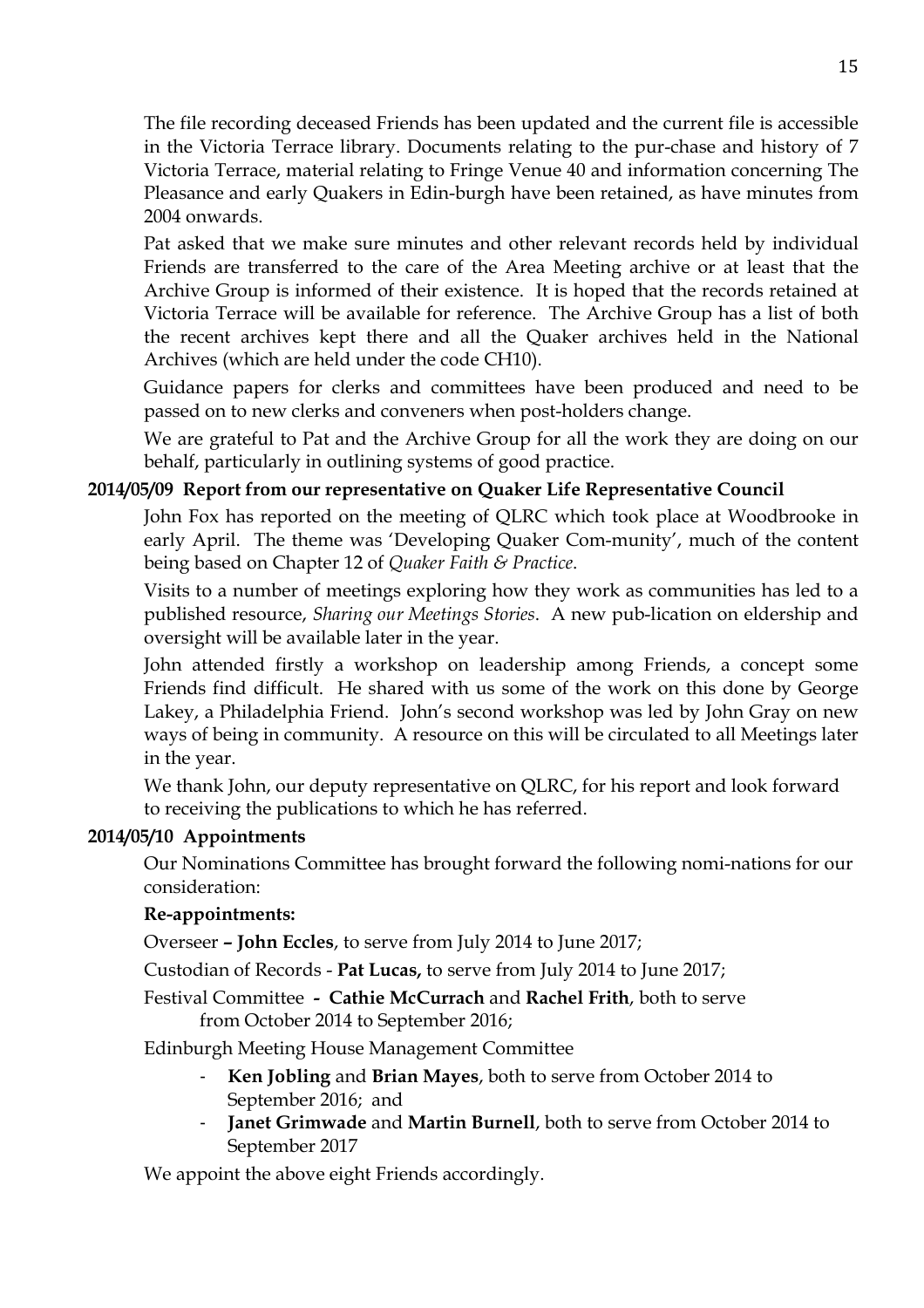**New appointments** - to serve for three years:

Elder - **Rachel Frith**, to serve from April 2014 to March 2017;

Overseer – **Lin Murison**, to serve from July 2014 to June 2017;

Edinburgh Meeting House Management Committee - **David Sterratt**, to

serve from October 2014 to September 2017

We appoint the above three Friends accordingly.

### **Release from service**

Tom Nisbet has asked to be released from service on the Festival Com-mittee and Madaleine Moffatt has asked to be released from service as an Overseer.

We release these Friends and thank them for their service. We also thank the following Friends , who have finished their terms of service:

- Alan Davies, Andrew Farrar and Jim Pym (Elders);

- Brian Bleakley (Edinburgh Meeting House Management Committee)

## **2014/05/11 AOCB**

a) **Mary Woodward has suggested we might invite Susan Stein to in-clude** Edinburgh in a projected tour of her one-woman show about Etty Hillesum, a Jewish woman who died, with all her family, in Auschwitz and who wrote diaries describing her spiritual explor-ation. Etty's life and writings have been an inspiration to Mary for a number of years and Susan Stein's show was mentioned in *The Friend* of 21 March.

We agree to ask Mary to explore with Susan Stein and the Meeting House managers the possibility of including Edinburgh in a pro-posed Autumn tour and to consult with the Area Meeting clerks as appropriate.

b) Margaret Mortimer has told us of the death of **Anders Gibson**, son of Gill Reid and formerly of this Area Meeting. He was active in Young Friends and died last Sunday of complications following a lung transplant. A memorial meeting will be held in Glasgow, the time and date to be announced.

## **2014/05/12 Correspondence and notices**

- a) Tweeddale Meeting is losing its meeting place in Tweedbridge Court at the end of May and will for the time being be using other small meeting places and unable to accommodate more than one or two visitors.
- b) A conference at Woodbrooke, 11 13 July 2014 on Hurt and Healing run in partnership with Quaker Action on Alcohol and Drugs. Any interested in representing the Area Meeting to contact the Clerk.
- c) A new Life of Joseph Rowntree published by the Rowntree Society. Details from the Clerk.
- d) A one day workshop at Victoria Terrace on 12 July on speaking out on behalf of Quakers. We have booked an AM place. If interested, contact the Clerk.
- e) April issue of Our Homeless Neighbour received.

#### **2014/05/13 Concluding minute**

27 members and 1 attender from 6 Local Meetings have attended all or part of this Area Meeting, as indicated below: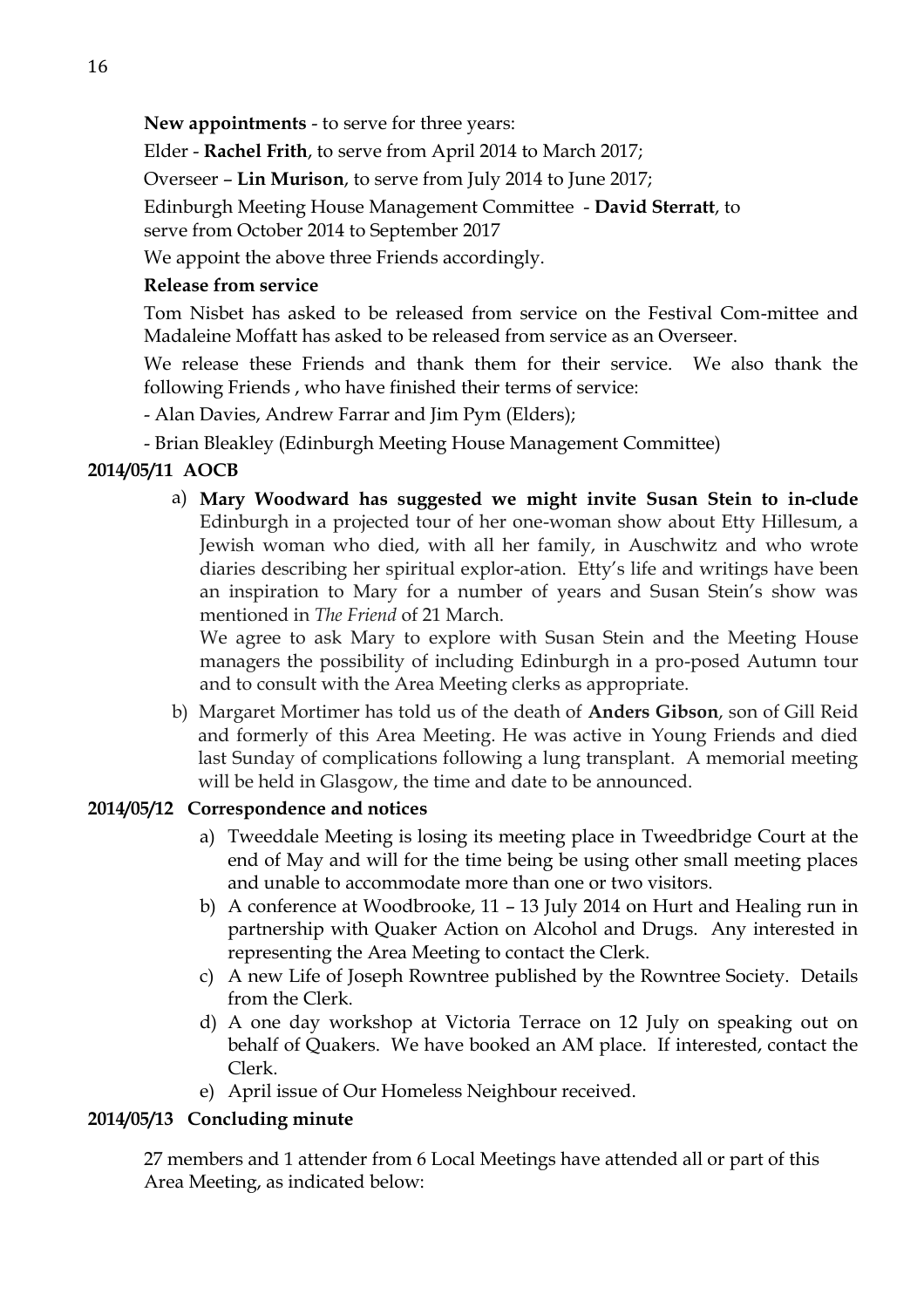| Central Fife | East Lothian | Kelso       | Penicuik  |
|--------------|--------------|-------------|-----------|
|              |              |             |           |
|              |              |             |           |
| Musselburgh  | Edinburgh    |             |           |
|              |              | 8 (inc 1 A) |           |
|              | Portobello & | South       | Tweeddale |

We next meet in Kelso on Saturday 5 July 2014 at 11.30 am

\_\_\_\_\_\_\_\_\_\_\_\_\_\_\_\_\_\_\_\_\_\_\_\_\_\_\_\_\_\_\_\_\_\_\_\_\_\_\_\_\_\_\_\_\_\_\_\_\_\_\_\_\_\_\_\_\_\_\_\_\_\_\_\_\_\_\_\_\_\_\_\_\_\_\_\_\_\_\_\_\_\_\_\_\_\_\_\_\_\_\_\_\_\_\_\_\_\_\_\_\_\_\_\_\_\_\_\_\_\_\_

(Signed) **Phil Lucas, Clerk**

# **Tweeddale Local Meeting for Worship**

As Friends already know, we have not had the use of Tweedbridge Court since May. After considerable effort we still have not found the ideal replacement place, but have made a temporary booking to cover the months of July, August and September. T

Our Meetings for Worship will be held at 10.30 am at

# Nomad Beat, 10-11 Cavalry Park, Peebles, EH45 9BU

On the following dates: 13 & 27 July;

10 & 24 August; 14 & 28 September

Unfortunately there is no bus service to Cavalry Park from the centre of Peebles on Sunday, and it is quite a long walk! If you need a lift, please phone 01721 721050 or 01721 722329 before 10.00 am.

Looking forward to seeing you.

**John and Daphne Foster**, Co-Clerks